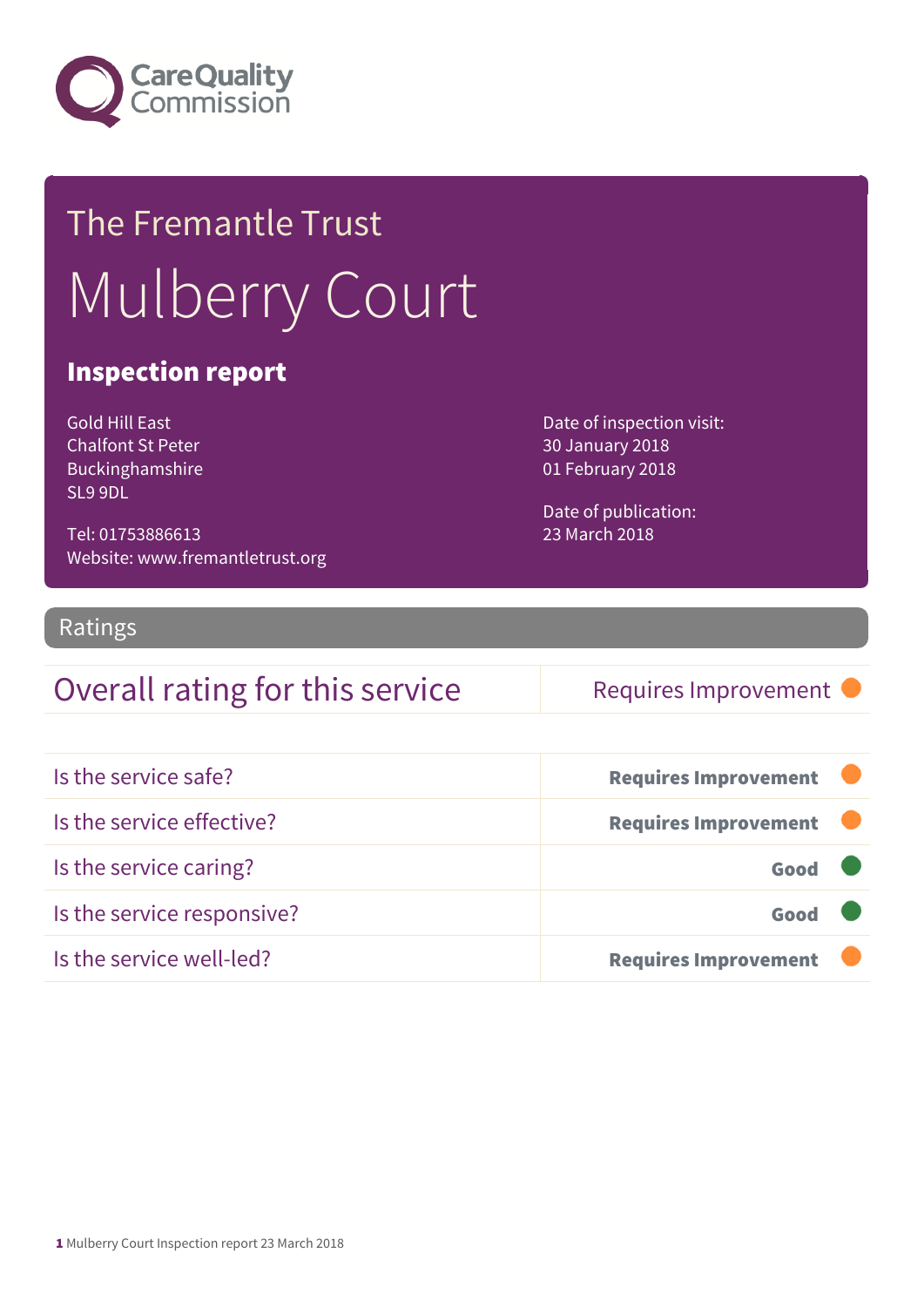### Summary of findings

#### Overall summary

The inspection took place on 30 January and 1 February 2018 and was unannounced. Mulberry Court is a 'care home'. People in care homes receive accommodation and nursing or personal care as single package under one contractual agreement. CQC regulates both the premises and the care provided, and both were looked at during this inspection.

Mulberry Court accommodates 28 people in one adapted building. The care home accommodates people across two separate units, each of which have separate adapted facilities. Four bedrooms can accommodate doubly occupancy. Both of the units specialises in providing care to people living with dementia. At the time of our inspection there were 24 people using the service.

The service requires a registered manager to manage the service. A registered manager is a person who has registered with the Care Quality Commission to manage the service. Like registered providers, they are 'registered persons'. Registered persons have legal responsibility for meeting the requirements in the Health and Social Care Act 2008 and associated Regulations about how the service is run. There was a registered manager in post at the time of our inspection.

People were protected against abuse and neglect. Staff we spoke with were knowledgeable of the process to follow if they suspected abuse had occurred. People told us they felt safe living at Mulberry Court. One person told us, "I'm safe everything is jolly here." One relative told us, "My [mother] receives extremely good care and love in here, I cannot fault them."

Recruitment of staff was safe and ensured only suitable people were employed. Staff received training support and appraisal. Supervisions were carried out on a regular basis. Staff told us they felt supported and worked as a team and they all helped each other. The service was managed by a person described as approachable and positive. We saw the registered manager was available and 'hands on' and assisted staff when required. The culture of the service was open and transparent. Relatives told us the service was well managed.

People and their families had the ability to voice their concerns and had regular 'residents and relatives' meetings where they could discuss any issues or concerns they had. Complaints were responded to with outcomes. We saw complainants were kept informed of the status of the complaint.

Medicines were not always managed effectively and were not always available for people. This meant people could be at risk if medicines were not taken as prescribed by the GP. We saw several people had been without their medicines on several occasions. Homely remedies were given without following the correct guidelines and procedure.

Risk assessments were in place for most people's needs. However, some people who were at risk of poor fluid intake did not always received adequate fluids to prevent dehydration.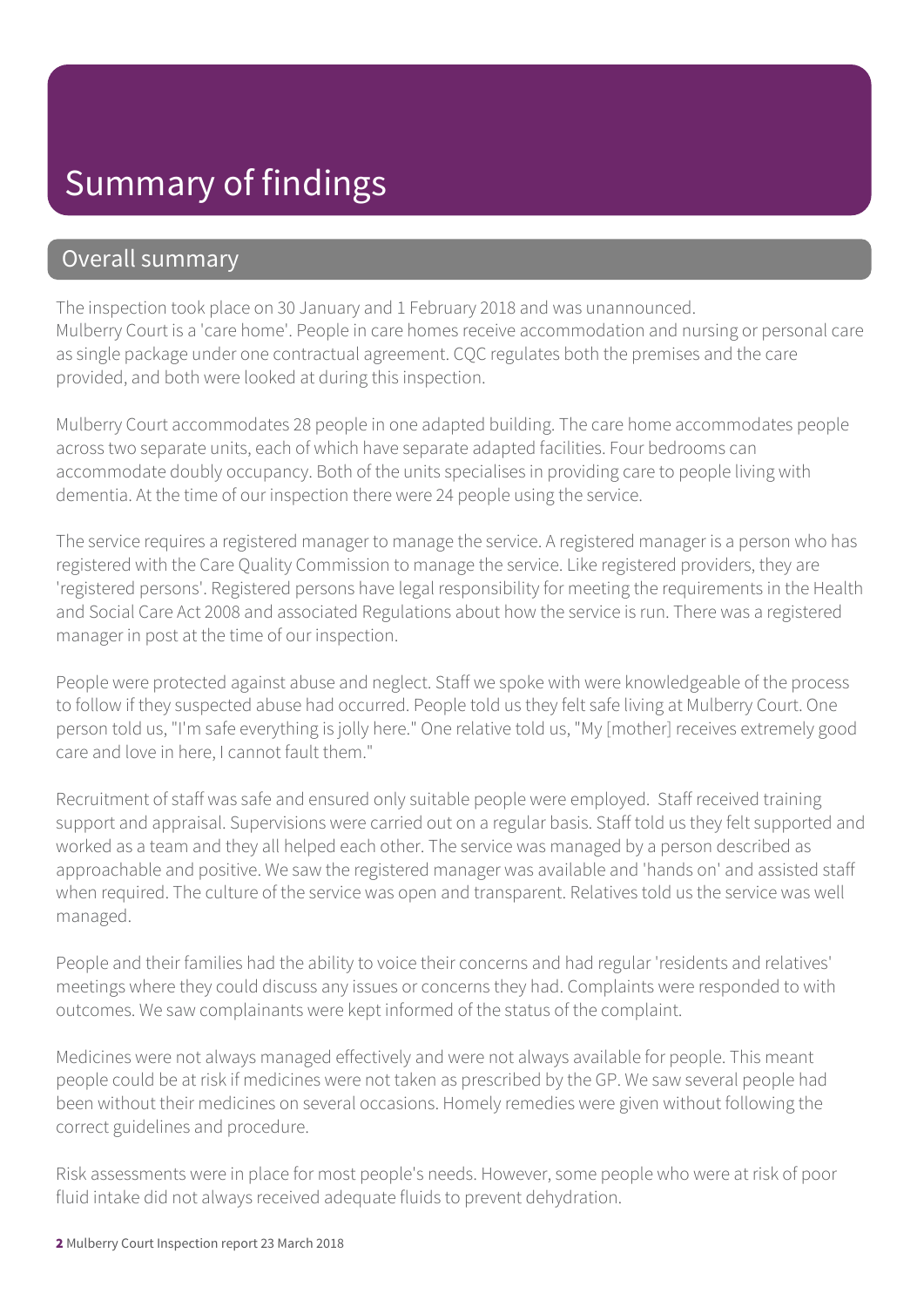We observed staff were kind and caring and were able to spend time with people. People and relatives told us staff were kind and nothing was too much trouble for them. We observed there to be adequate staff available to meet people's needs.

The service followed the requirement of the Mental Capacity Act 2005 (MCA). The recording of consent and best interest decisions meant the service complied with the MCA codes of practice. People were supported to have maximum choice and control of their lives and staff supported them in the least restrictive way possible; the policies and systems in the service supported this practice.

People told us the food was good and they had a choice of menu. We were told the food was fresh and sourced from local suppliers. We observed the lunch was served in a calm way and people could sit and chat with each other after lunch. However, we saw that when people were at risk of malnutrition and were losing weight the correct procedures were not followed.

The premises were cleaned to a high standard we saw domestic staff on both days of our inspection engaged in cleaning duties. Rooms and communal areas were in good state of décor bed linen was clean and of good quality, rooms were clean and tidy, hoisting equipment was stored safely and corridors were hazard free enabling people to walk freely around the premises.

Audits were carried out to monitor the quality of care at the service. However, medicine audits identified several people had not received their medicines over a period of time. Actions had not been taken to prevent continued periods where stock was insufficient.

We found breaches of the Health and Social Care Act 2008 (Regulated Activities) Regulations 2014. You can see what action we told the provider to take at the back of the full version of the report.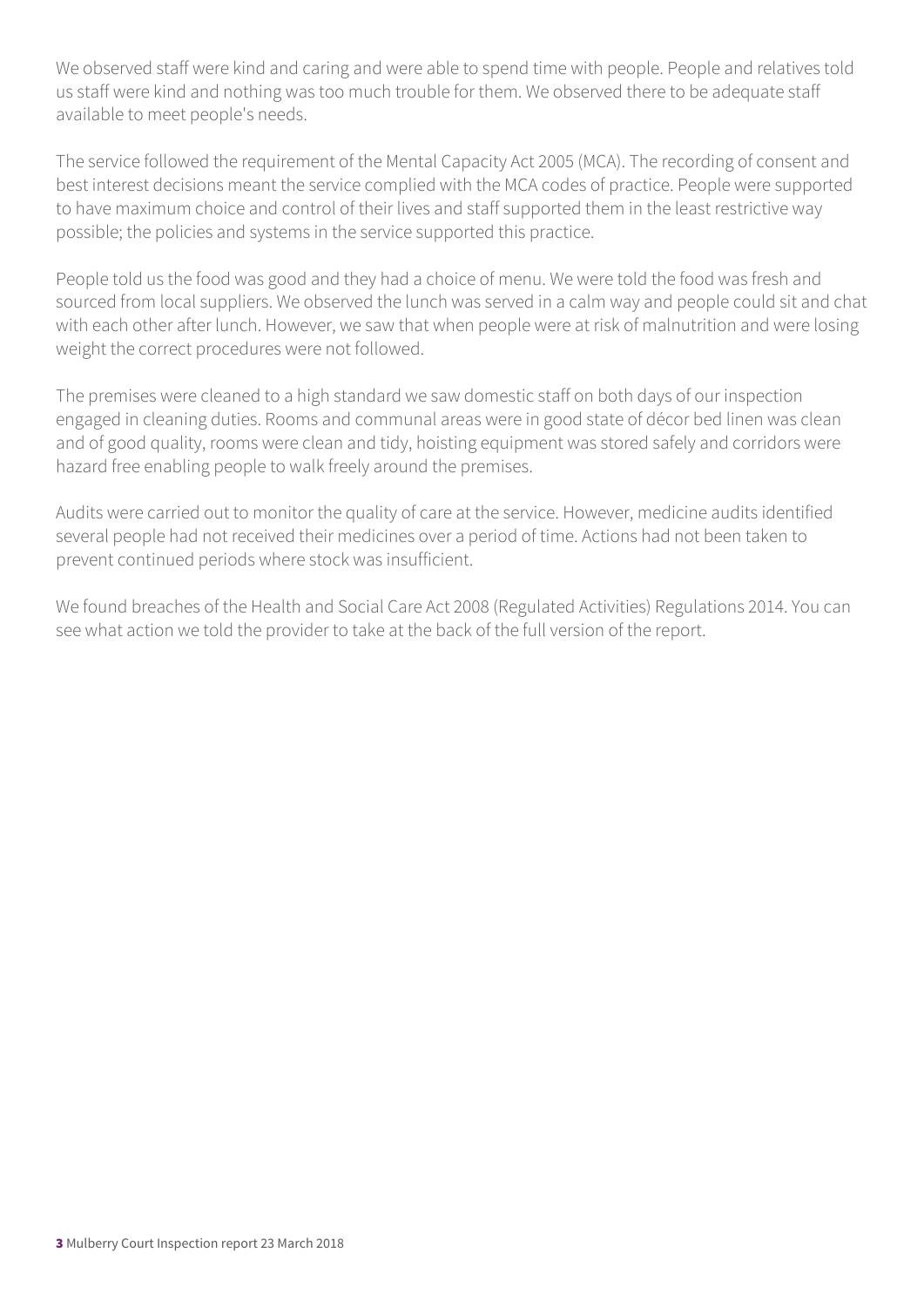#### The five questions we ask about services and what we found

We always ask the following five questions of services.

| Is the service safe?                                                                        | <b>Requires Improvement</b> |
|---------------------------------------------------------------------------------------------|-----------------------------|
| The service was not always safe.                                                            |                             |
| People were at risk because of unsatisfactory management of<br>medicines.                   |                             |
| Risk assessments identified risks. However, these were not<br>always managed appropriately. |                             |
| People told us they were happy and felt safe living at the service.                         |                             |
| Is the service effective?                                                                   | <b>Requires Improvement</b> |
| The service was not always effective.                                                       |                             |
| People at risk of dehydration did not receive adequate fluids.                              |                             |
| People had access to appropriate healthcare professionals to<br>receive additional support. |                             |
| Staff received regular supervisions and training they told us they<br>felt supported.       |                             |
| Is the service caring?                                                                      | Good                        |
| The service was caring.                                                                     |                             |
| People received kind and compassionate care from staff.                                     |                             |
| People and their relatives were involved in the care planning<br>process.                   |                             |
| People's dignity was respected.                                                             |                             |
| Is the service responsive?                                                                  | Good                        |
| The service was responsive.                                                                 |                             |
| People received personalised care that was individual to their<br>needs.                    |                             |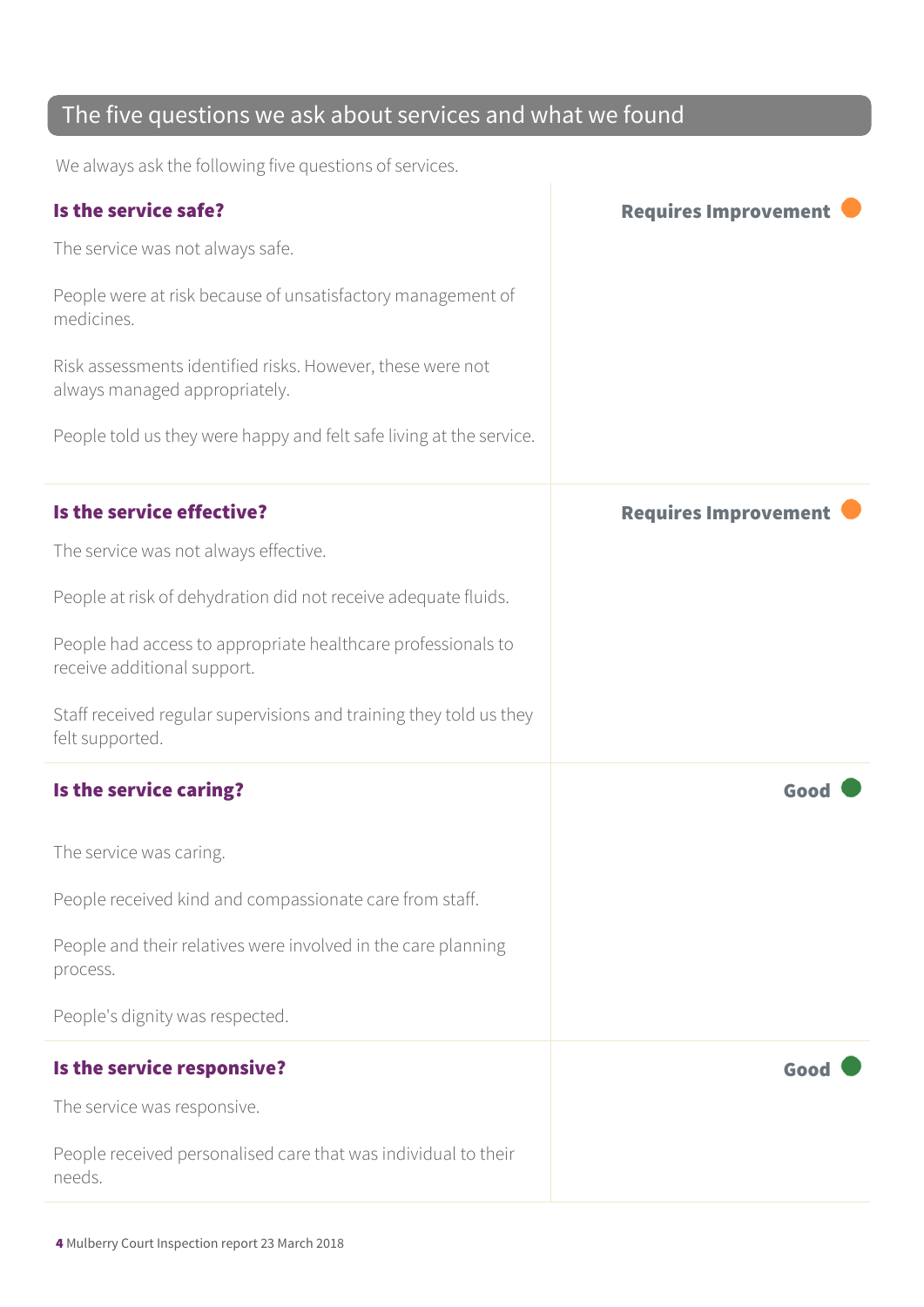| The complaints process was followed.                                                         |                             |
|----------------------------------------------------------------------------------------------|-----------------------------|
| Meetings were held to allow people and their relatives to share<br>their views and comments. |                             |
| Is the service well-led?                                                                     | <b>Requires Improvement</b> |
| The service was not always well led.                                                         |                             |
| Audits were not robust or effective to improve the quality of care<br>people received.       |                             |
| Conditions of registration were met by the service.                                          |                             |
| The culture of the service was open and transparent                                          |                             |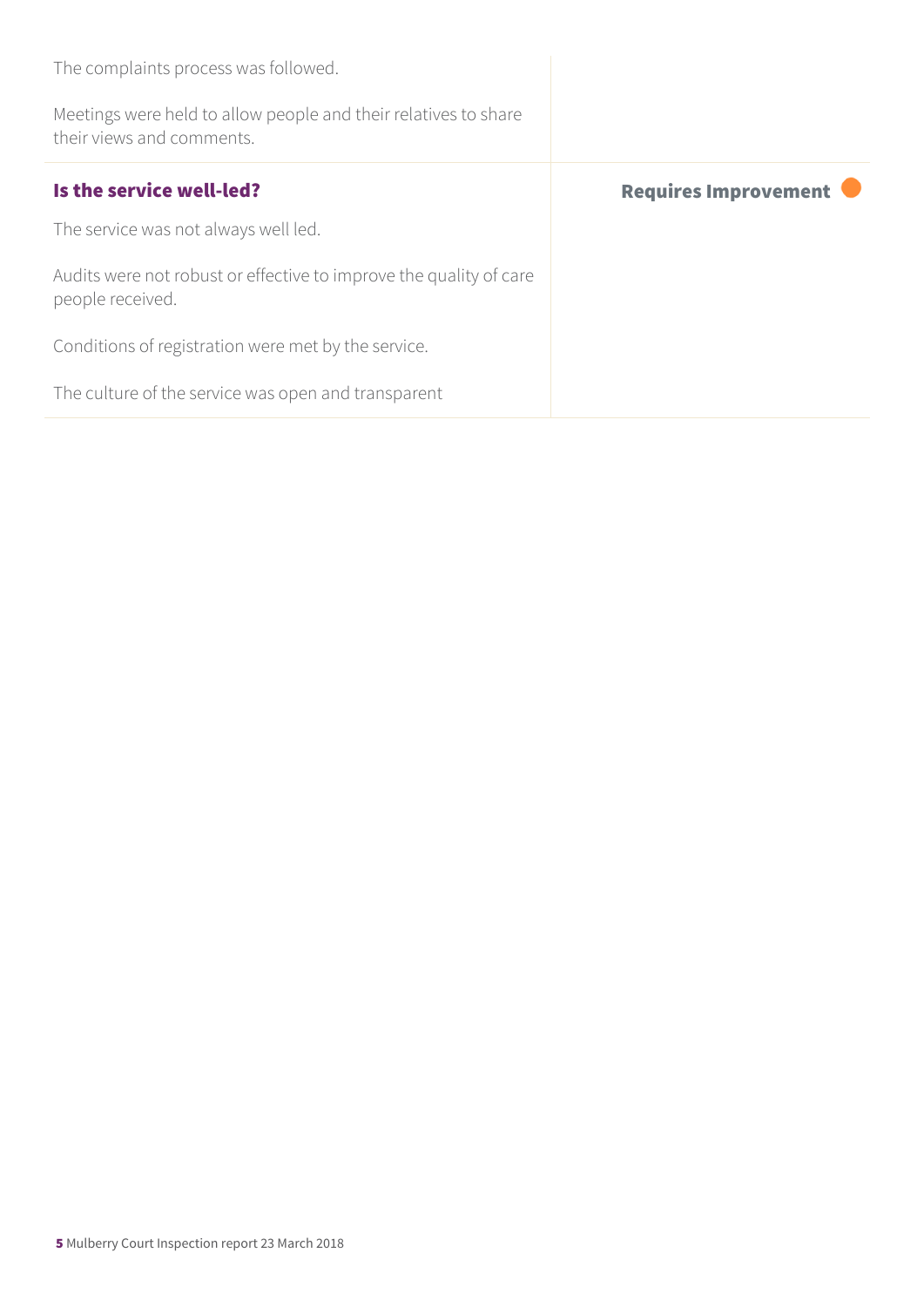

# Mulberry Court Detailed findings

### Background to this inspection

We carried out this inspection under Section 60 of the Health and Social Care Act 2008 as part of our regulatory functions. This inspection was planned to check whether the provider is meeting the legal requirements and regulations associated with the Health and Social Care Act 2008, to look at the overall quality of the service, and to provide a rating for the service under the Care Act 2014.

This inspection took place on 30 January and 1 February 2018 and was unannounced.

The inspection team comprised of an inspector and an expert by experience on the first day. An expert by experience is a person who has experience of using or caring for someone who uses this type of service. The second day one inspector completed the inspection.

Before the inspection we reviewed notifications and any other information we had received since the last inspection. A notification is information about important events, which the service is required to send us by law. A Provider Information Return (PIR) was not requested prior to our inspection. A PIR is a form that asks the provider to give some key information about the service, what it does well and improvements they plan to make.

We spoke with the registered manager, the compliance manager, five members of staff, six relatives, and four people who use the service. We requested feedback from three professionals involved in the service following our visit. We have not received feedback from the professionals who were contacted. We looked throughout the premises and observed care practices and people's interactions with staff during the inspection.

In addition, we checked records including five care plans, medicine records, four recruitment files, the training matrix, supervision records and other records relating to the way the service is run.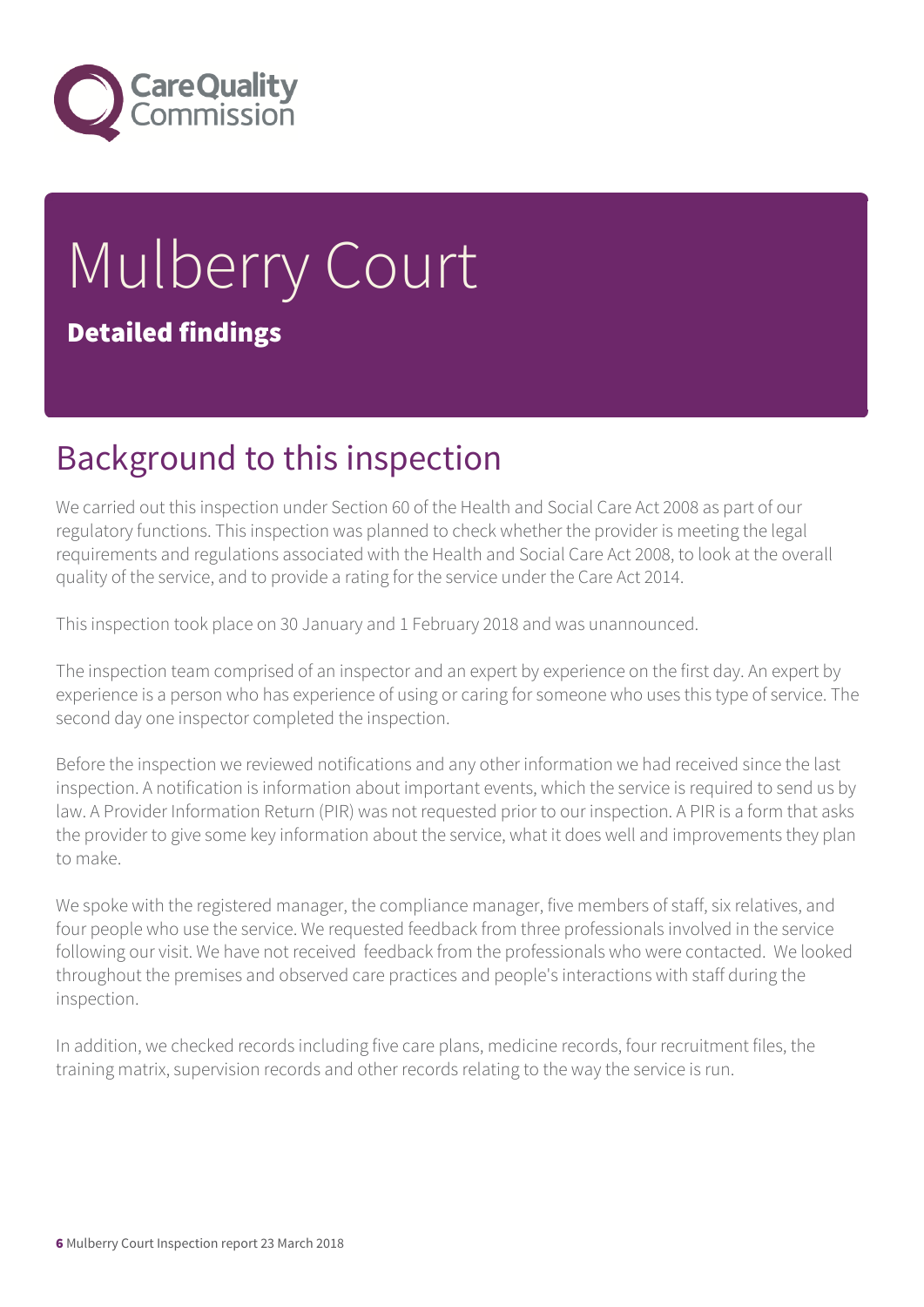#### Is the service safe?

#### Our findings

People told us they felt safe living at Mulberry Court. We spoke with people about how safe they felt the service was. Comments we received included, "I do feel safe, I suppose it's because of the people in here, they are very nice girls." "I'm very safe here; I can phone home if I want and my [relative] just lives down the road." "I'm safe because I am not on my own, I am with people. "I am safe everything is jolly here." Relatives commented, "My [family member] receives extremely good care and love in here, I cannot fault them." "My [relative] has advanced dementia and is always clean and well-dressed when I come here, I am very grateful to the staff who take care of [family member], I could not manage this myself."

During our inspection we looked at systems in place for managing medicines. We saw that several people had been without their medicines due to insufficient stock. From 26 November 2017 until 29 January 2018 there had been 23 occasions where people had not received their medicines. The medicines were for conditions such as dementia, pain control and the management of bowel problems. In addition one person required a high calorie supplement as they were at risk of malnutrition. This had been out of stock for three days. We discussed this with the registered manager during feedback. They acknowledged that people had been without their medicines and told us sometimes the surgery do not submit the prescriptions to the pharmacy in time. This meant the service did not ensure people had the medicine which had been prescribed by the GP. Which could put people at risk of inadequate pain control and poor outcomes in relation to their condition.

We saw that homely remedies were used at the service. A homely remedy is another name for a nonprescription medicine that is available over the counter in a community pharmacy. They can be used in a care home for the short term management of minor self-limiting conditions such as cold symptoms and headaches. We asked to see the recording and authorisation by the GP of the specified homely remedies. The registered manager told us this was not in place. We looked at the services policy in relation to the administration of homely remedies. The policy stated; Homely remedies may be given occasionally from a list agreed with a person's doctor before any doses are administered. The service did not follow the provider's policy and current guidance in relation to giving people homely remedies. This puts people at risk of receiving medicines in addition to their prescribed dose. For example, if a person has a regular prescription for paracetamol they could be at risk of receiving additional doses which were not authorised by the GP.

We saw that a prescribed powder agent to thicken fluids used to help people with swallowing difficulties was left unsecured in a person's room. It is important to store this product safely as it presents a risk to people in the home living with dementia who may ingest it. The provider did not follow the risk assessment in relation to the storage of the person's thickener. The risk assessment stated the product should be stored in the person's cupboard in their room. We found the product left on the person's bedside table which was easily accessible by other people living in the home.

We identified that systems for the safe management and storage of medicines did not contribute to people receiving safe care and treatment. This was a breach of Regulation 12 of the Health and Social Care Act 2008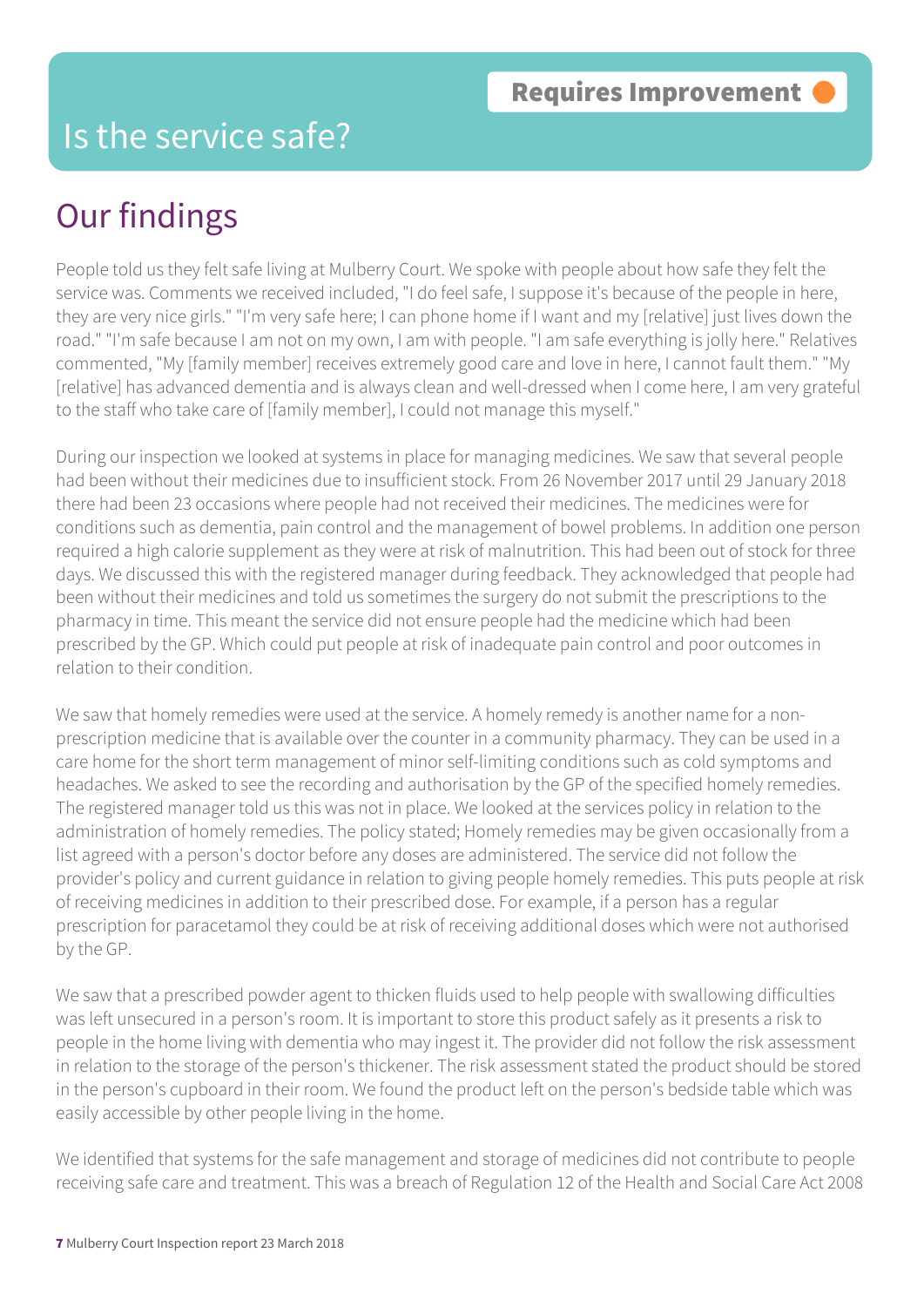(Regulated Activities) Regulations 2014.

Staff had the knowledge and confidence to identify safeguarding concerns and acted on these to keep people safe. Staff told us they would not hesitate to report any concerns to the relevant authority. We saw the service had a safeguarding policy which was in line with procedures for keeping people safe. This meant there was a clear process for staff to follow to protect people.

The service followed safe recruitment practices. We looked at files for four members of staff and found the service had completed the necessary checks for new staff. Files included proof of identity, job history and references. We saw the provider had completed Disclosure and Barring Service (DBS) check to make sure people were safe to work with people at risk.

The service carried out pre admission assessments before people were admitted to the service. This included risk assessments for moving and handling, skin integrity (Waterlow) and the malnutrition universal screening tool (MUST) assessment. However, we saw that one person's risk assessment in relation to moving and handling was not current and had not been reviewed and updated since March 2017. We discussed this with a senior member of staff and saw the risk assessment had been updated on the second day of our inspection. We also noted people requiring thickener added to their fluids did not have the amount specified in their care plan. We asked a member of staff how much thickener people should have and they were able to tell us. However, people may be at risk if new or agency staff were unaware of the correct amount of thickener to add to people's fluids.

We saw one person had frail skin and was at risk of skin damage, a repositioning chart was in place to minimise risks. The chart we looked at indicated the person should be repositioned every two hours. However, charts dated 25/01/2018, 24/01/2018 and 30/01/2018 showed the person had not been repositioned throughout those days. This puts the person at further risk of pressure damage. We spoke with a member of staff and they told us staff had not recorded when the person had been repositioned.

Personal Emergency Evacuation Plans (PEEP) were in place in case of emergencies such as a fire. The aim of a PEEP is to provide people with any form of a disability, who cannot be adequately protected by the standard fire safety provisions within premises, with a similar level of safety from the effects of fire as all other occupants.

Accidents and incidents were recorded and relevant parties informed in line with legislation and in line with the providers policy and procedures.

Staffing levels were adequate to ensure people received timely care and support. Staff were not rushed and were able to spend quality time with people they were supporting. The service used agency staff when necessary.

The premises were cleaned to a high standard we saw domestic staff on both days of our inspection engaged in cleaning duties. Rooms and communal areas were in good state of décor bed linen was clean and of good quality, rooms were clean and tidy, hoisting equipment was stored safely and corridors were hazard free enabling people to walk freely around the premises.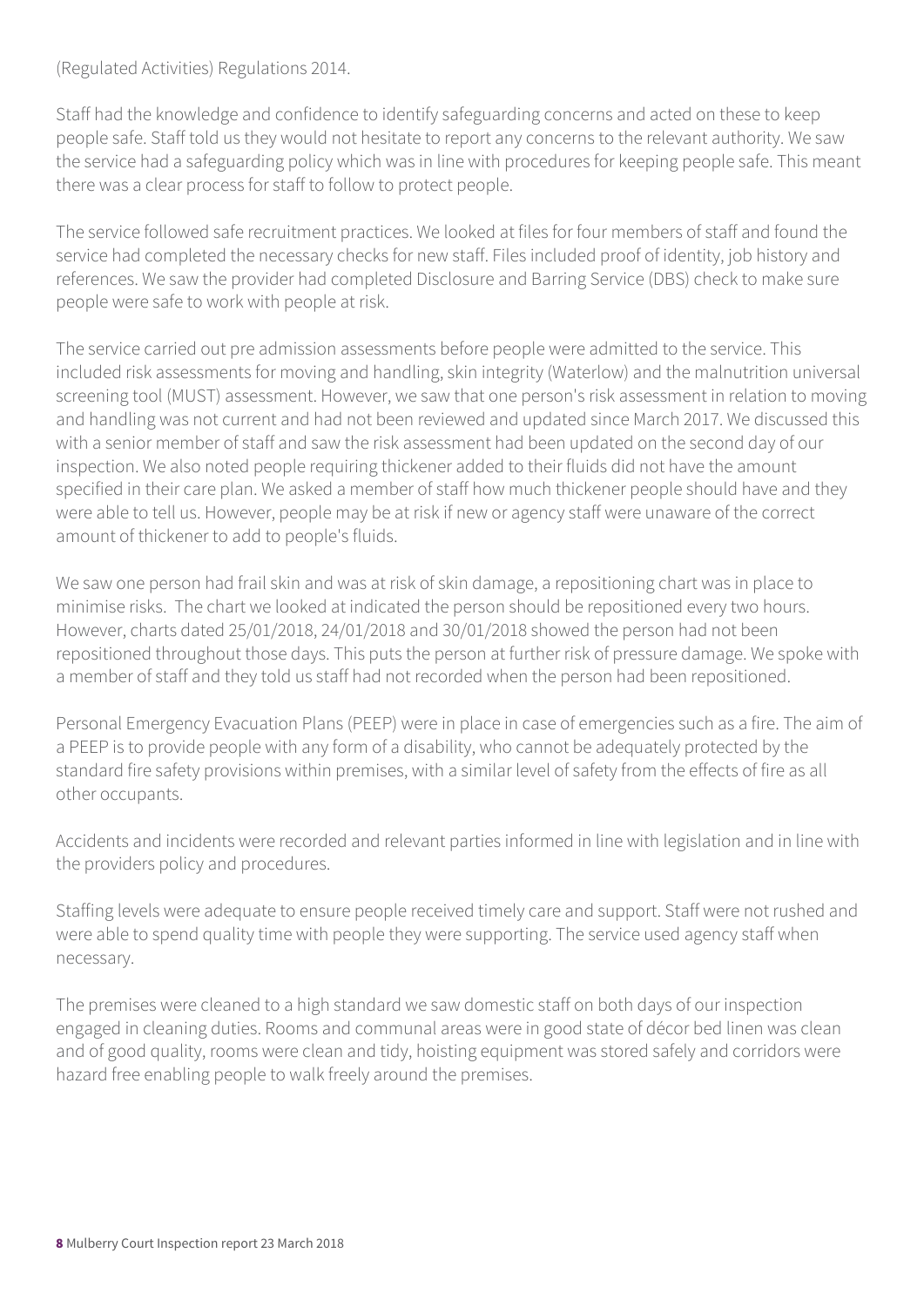#### Is the service effective?

## Our findings

People were supported by staff that had the opportunity to maintain their skills and knowledge. Staff told us the service provided training that was very good. Comments we received from staff were, "The training is fantastic." "One of the best homes I have worked for in terms of the training." A new member of staff told us they were well supported and the induction they received was very good. One relative commented, "[Registered manager] and the team are great."

The training records confirmed staff received on-going training and were booked to complete any updates that were due. Topics included nutrition and hydration, safeguarding adults, moving and handling and dementia care. Staff told us the training equipped them to support people effectively. Supervisions and appraisals were carried out on a regular basis. The supervision matrix we saw confirmed this. Staff told us they felt supported. A new member of staff said, "[Name of staff] has been a great support; I know I can ask them anything.

People's needs were assessed before they started using the service. This included mental health, physical needs and social support. People's preferences were taking into consideration when planning care and support. For example, we were told some people had a preference for specific staff to support them and this was recorded to ensure people's choices were respected.

People were complimentary about the food they were offered. Comments we received included, "The food is very nice I always enjoy what they give me, I usually go to the dining room, so I can sit with other people". "The food is good if you don't like what is on offer they will offer to make you something else like an omelette." We observed lunch and found tables were laid with clean linen and cutlery. People were seated at the dining room tables, one person preferred to sit in the lounge with their meal on a tray. We observed everyone cleared their plates with one person asking for more. Everyone told us they enjoyed the meal.

We saw that some people had been assessed using the Malnutrition Universal Screening Tool (MUST). MUST is a five step screening tool to identify adults who are malnourished and at risk of malnutrition. It also includes management guidelines which can be used to develop a care plan. We noted that one person who's weight was 37.50 kg on admission had put on weight and was now 41.90kg. However, the person's MUST score of two indicated they were at 'high risk' of malnutrition. We noted the person did not have a food chart in place. The registered manager told us they did not need a food chart as they were eating all the food that was offered to them .However, the MUST tool advises people assessed at high risk of malnutrition should have their food monitored and recorded. This demonstrated that people who had been assessed at risk of malnutrition did not have their calorie intake monitored to prevent deterioration.

We found other people who had been assessed at risk of malnutrition did have food charts in place. However, these did not always correspond to the daily recording. We saw that one person had their food recorded as having eaten their lunch. However, we noted this was not correct as we saw the person had their lunch in front of them and had not eaten anything. The food was taken away at 14.30 we saw the daily records confirmed the person had eaten their lunch. We discussed this with the registered manager who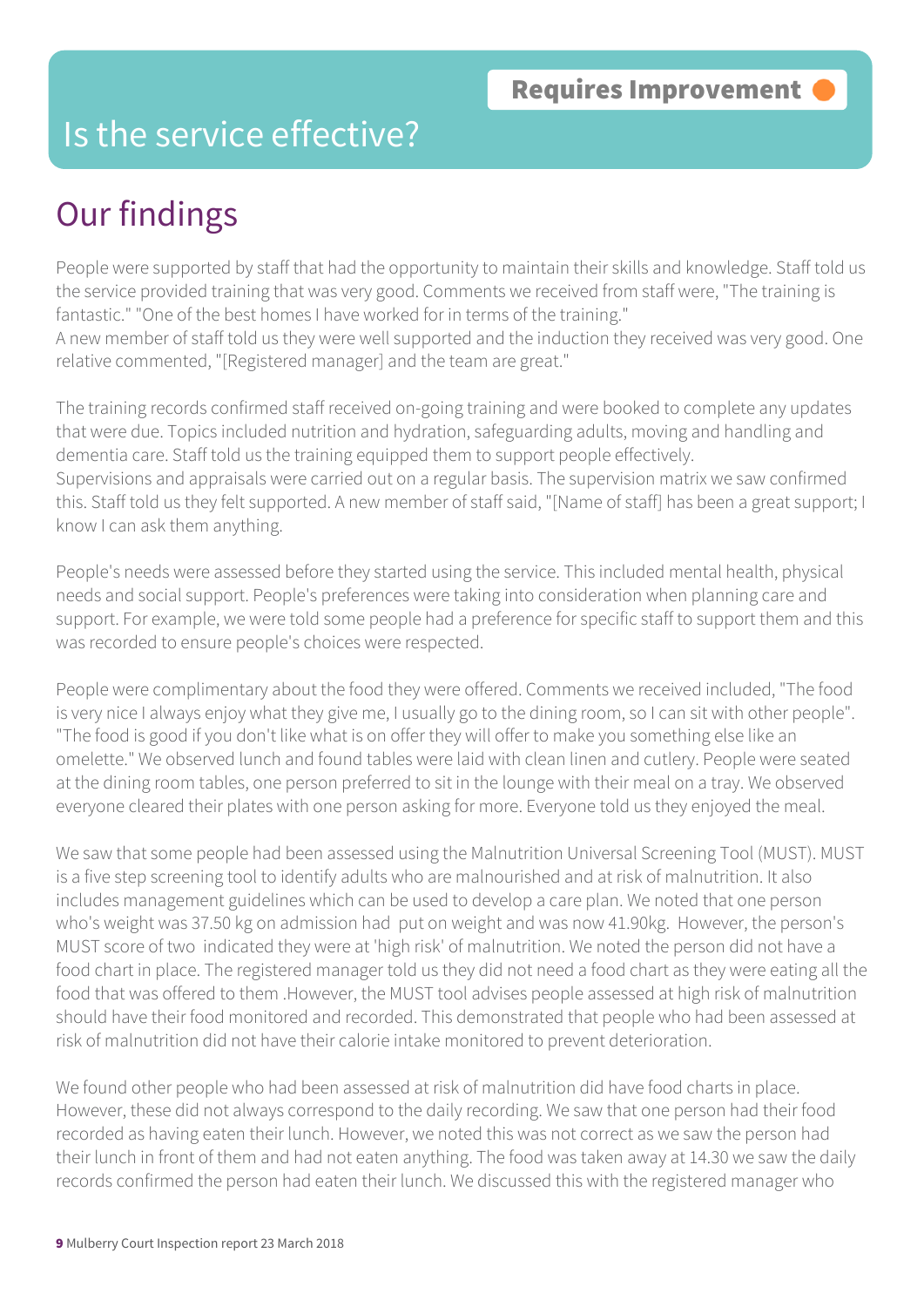told us the daily records had not been correctly completed. They told us the service was trialling new documentation at the time of our inspection and staff did not always complete it correctly. The provider sent evidence following our inspection to confirm the records had been changed to reflect the meal had not been eaten.

Fluid charts were in place for some people who were assessed as at risk of dehydration. We looked at three people's fluid charts and found inadequate fluids were given. We saw that over three days from 28/01/2018, 29/01/2018 and 30/01/2018 one person had a total of 400 ml of fluids each day. A second fluid chart we looked at showed on 29/01/2018 740ml of fluid was consumed in one day and on 31/01/2018 a total of 370ml of fluids was consumed in 24 hours. A third fluid chart showed a person to have received a total of 400 ml of fluid in one day. We discussed this with staff and the registered manager who told us some people have difficulty drinking adequate fluids. However, lack of fluid intake may cause complications to people's general health and may cause additional health problems such as reduced renal function and feelings of tiredness.

This was a breach of Regulation 14 of the Health and Social Care Act 2008 (Regulated Activities) Regulations 2014.

The Mental Capacity Act 2005 (MCA) provides a legal framework for making particular decisions on behalf of people who may lack the mental capacity to do so for themselves. The Ac requires as far as possible people make their own decisions and are helped to do so when needed. When they lack mental capacity to take particular decisions, any made on their behalf must be in their best interest and as least restrictive as possible. People can only be deprived of their liberty to receive care and treatment when it is in their best interests and legally authorised under the MCA. The application procedures for this in care homes and hospitals are called the Deprivation of Liberty Safeguards (DoLS). We checked whether the service was working within the principals of the MCA and whether any conditions on authorisations to deprive a person of their liberty were being met.

Staff we spoke with had a good understanding of the MCA and DoLS they told us they always assume people have capacity unless they were told otherwise. We were told that there were nine people subject to a standard DoLS authorisation. We saw that where people had been assessed as lacking capacity to make decisions a 'best interest decision' was formulated.

The premises promoted people's independence. There was outdoor seating, kitchenettes and was specifically designed to support people living with dementia. The service won the Best Interior Dementia Design award in 2015 at the National Dementia Awards.

People had access to healthcare within the service, which included visits from District Nurses, GPs, speech and language therapists and chiropodists. Referrals were made when required.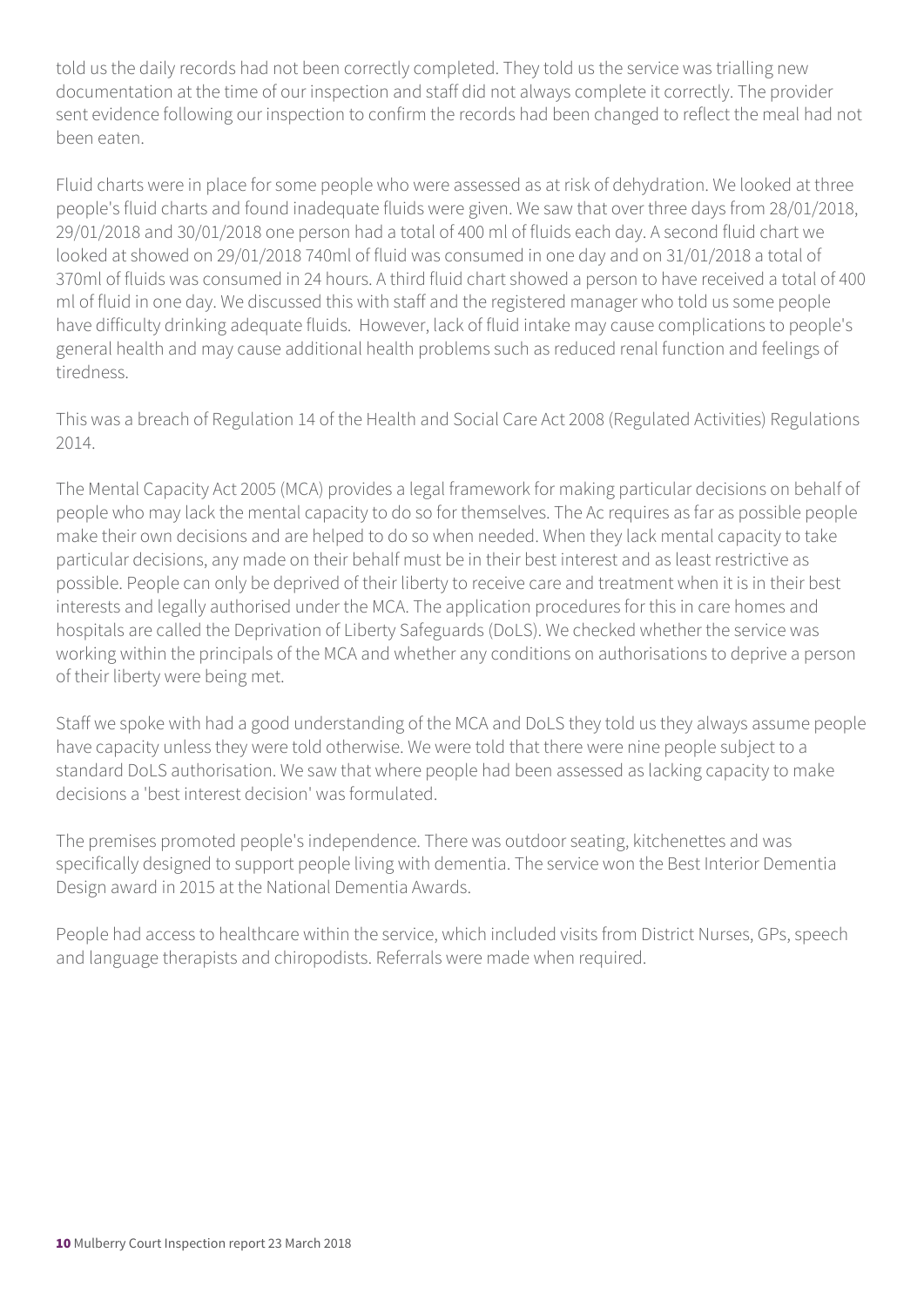## Our findings

We asked people and their relatives if they felt the service was caring. Comments from people we spoke with were, "They are all very nice girls, very caring, I can't complain." "The staff are nice people, I have no complaints." Relatives told us, "I can't complain they [staff] are very good, and the manager is very approachable."

We observed interaction between staff and people who used the service. We found people were treated with dignity and respect. Staff were available to spend time with people without rushing. During our inspection the hairdresser was visiting we saw staff supporting people to the hairdresser's room. When people were ready to come back to the lounge staff assisted people and commented on how nice their hair looked. People looked visibly pleased with the comments. One relative told us, "[Family member] gets her hair and feet done here, I come here regularly so if they need to ask, or tell me anything they can. I don't go to meetings the manager is always about."

We observed staff knocked on people's doors before entering. We saw staff announce their presence and sought consent from people before entering.

We observed that staff listened to people and talked to them appropriately. We saw several examples of this during our inspection. For example, we saw a person was becoming increasing anxious because their family had not arrived. The member of staff used appropriate distraction methods to allow the person to become more settled.

Family members we spoke with told us they were always told about any changes to their relatives' condition. Comments were, "If [family member] has any falls or seizures they phone me straight away." "When [family member] had a fall when she was in hospital they rang me at four in the morning to let me know."

The service enabled people and their families to be involved in decisions about their care and support. Regular reviews were held with people and their families to discuss any changes or additions to care needs. Records we saw confirmed this.

Relatives told us they could visit at any time and were always made to feel welcome. One family member told us, "[Registered manager] came out to assess us; it's been a massive thing for me. They have been really good they supported me as much as [family member]" Another comment we received was, "They try and think outside the box, its home from home. We used to be in every day but now we can relax a bit because we know [relative] is being looked after."

The service enabled people to have access to information they needed in a way they could understand. The service complied with the Accessible Information Standard. The Accessible Information Standard is a framework put in place from August 2016 making it a legal requirement for all providers to ensure people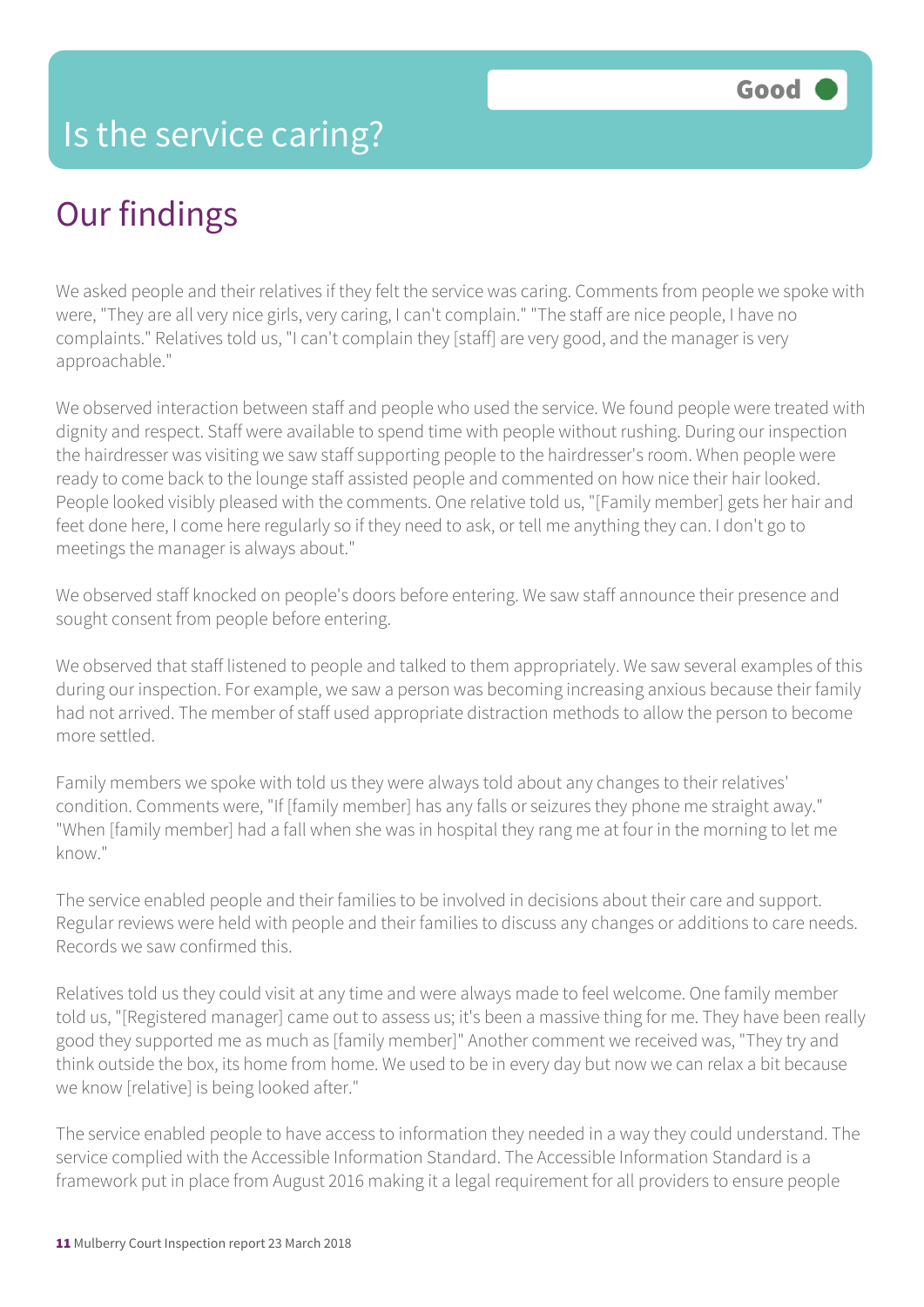with a disability or sensory loss can access and understand information they are given. We saw notices displayed throughout the premises which enabled people to have access to information such as community events, recent meetings and activities taking place.

Advocacy services were available for people who required this. The service supported people to access this information when necessary. Records were kept confidentially in a locked cupboard on each floor of the service. Additional records were kept in the services offices which were locked when not in use.

People were encouraged to personalise their rooms with homely touches such as photographs and personal furniture.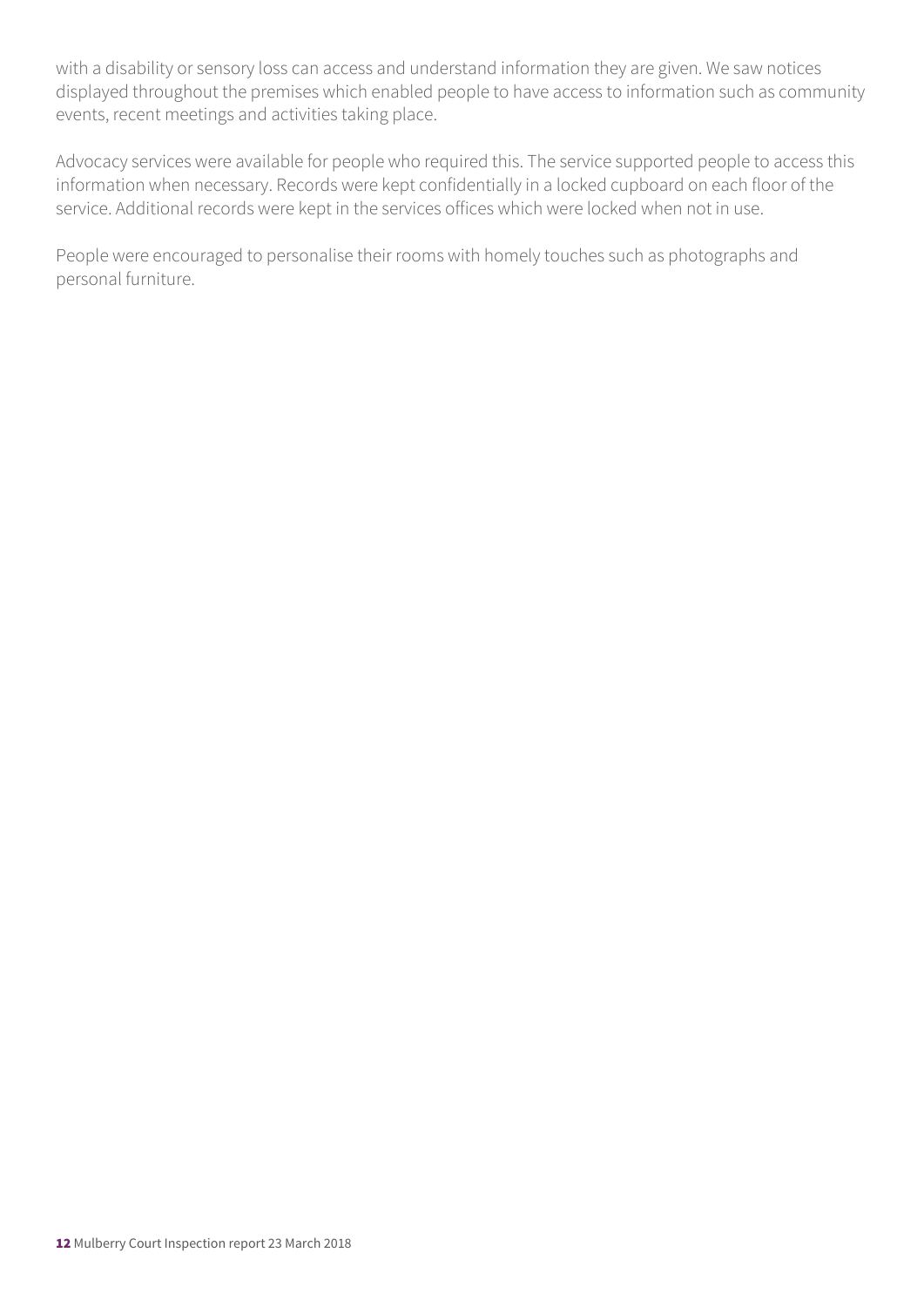#### Is the service responsive?

## Our findings

Care plans were personalised and detailed daily routines specific to each person. Staff knew people well and was able to explain people's routines. During discussions with staff they were able to tell us about the preferences and routines of people they supported. One example we saw was one person who was asleep for most of the day in a chair. Staff told us, "[Name of person] likes to sleep." Another example was a person who walked around the home looking for a family member. Staff were able to tell us this was the usual routine for the person.

We reviewed care plans which reflected mental, physical and social needs. Information relating to people's life history and individual preferences was in place to enable people to have as much choice and control as possible.

Reviews were held with people and their families to ensure any changes were communicated and agreed. This was confirmed by the records we viewed and the families we spoke with. One relative said, "Yes we had a review last week." Another family member told us they had regular meetings with their key worker. A key worker is point of contact for people and their families should they have any needs outside of their day to day care needs.

The service offered activities including cognitive simulation therapy, singing and reminiscence to support people. During the first day of our visit a 'fitness' instructor arrived to play 'chair Zumba' where people exercised their arms and legs whilst listening to the music. Most people participated and seemed to be enjoying the activity. Later on in the afternoon it was 'wine and cheese tasting' dining tables were joined together so that everyone participating could face each other and taste the wine and cheese. People and staff engaged with each other resulting in a chatty social atmosphere. One person told us, "There are something's that go on [activities] I don't always join in, most of them [people] fall asleep."

Relatives commented on the social activities the service offered. One relative told us, "They are out and about quite a lot. [Family member] has always loved aeroplanes so they took [family member] to an aerodrome."

There was a complaints process and system people and their families received when they first joined the service. Complaints were managed in accordance with the services policy and procedure. The complaints log we saw confirmed complaints were recorded and responded to accordingly. Relatives we spoke with told us they knew how to make a complaint they told us they come in regularly and would always speak to the manager first if they had any issues.

The service supported people at the end of their life. Records we saw related to people's wishes at the end of their life. The service was supported by the GP and community nurses during this time.

We saw that anticipatory medicines were prescribed by the GP for one person receiving palliative care. Anticipatory medicines are designed to enable prompt relief at whatever time a person develops distressing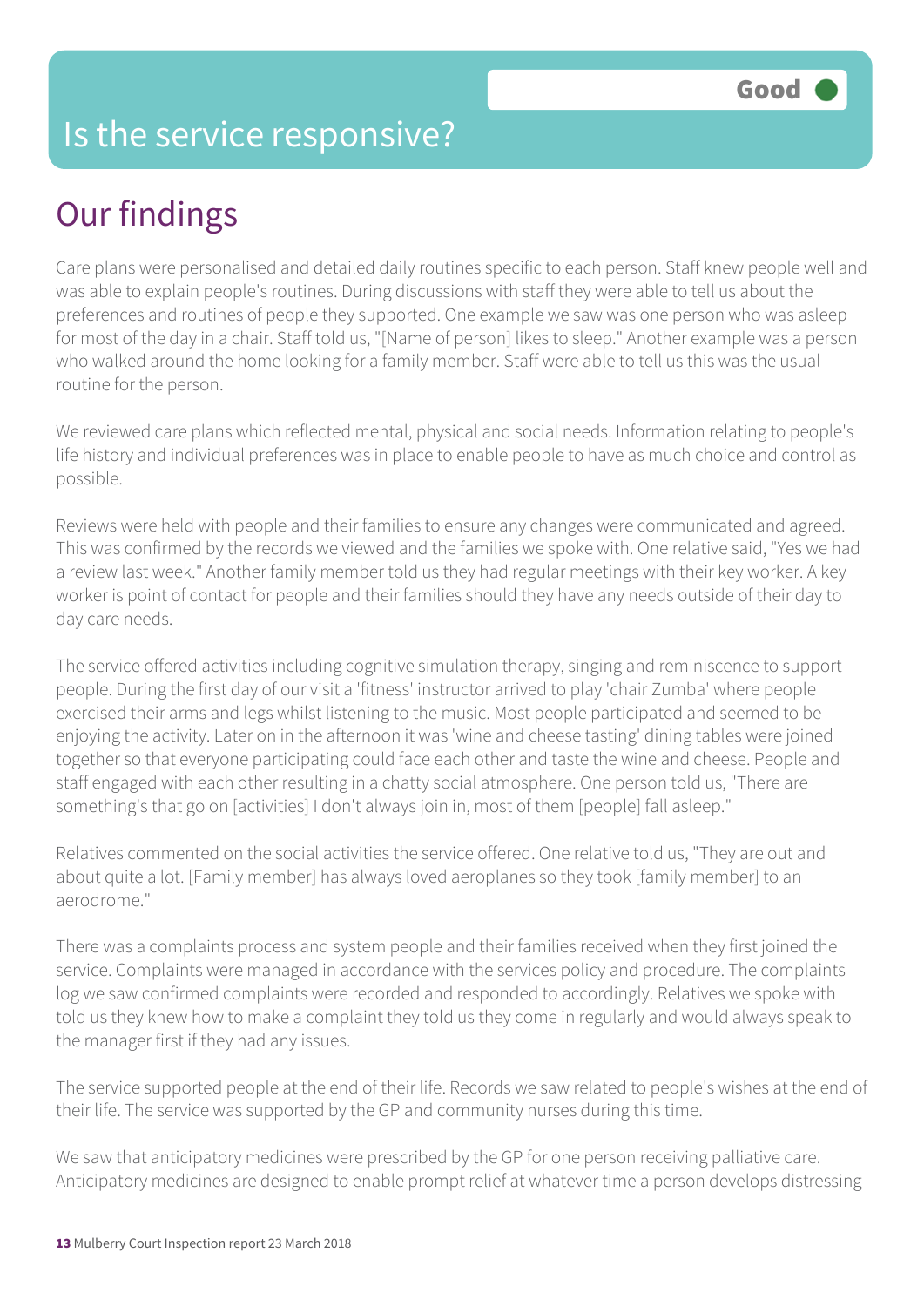symptoms.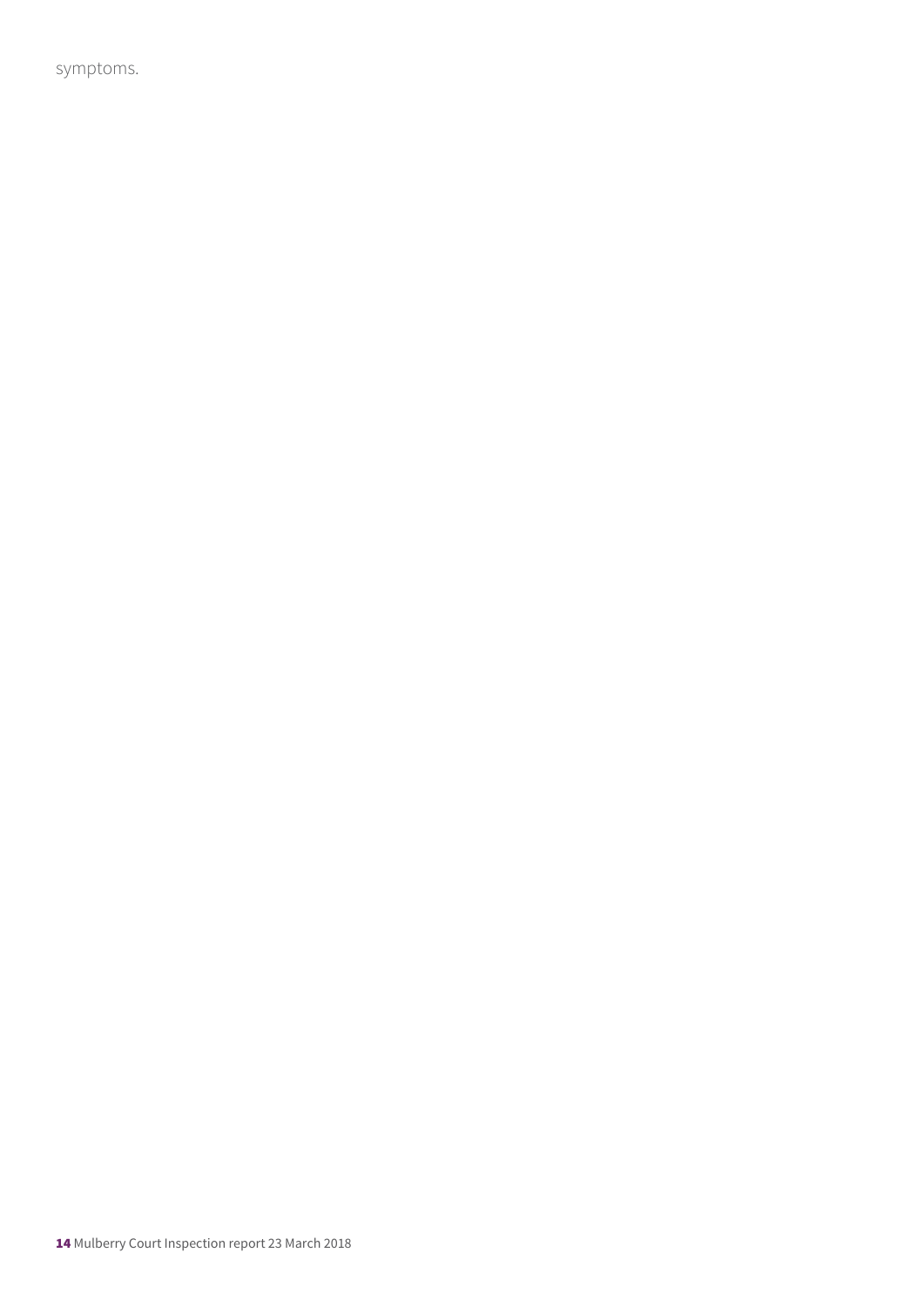#### Is the service well-led?

## Our findings

We asked people relatives and staff whether they felt the service was well led. We received positive feedback from all parties. Relatives told us the manager was approachable and they often saw them around the building. Comments we received were, "I don't go to meetings the manager is always about." "The manager is very approachable." "[Name of manager] is great." "Solid management." One person told us, "I don't know who the manager is, my [family member] might." Staff commented they felt supported and said they could always rely on the registered manager to help out if required. This was confirmed on both days of our visit. We observed the registered manager to be visible and very 'hands on'. The registered manager told us, "They [staff] can never find me in my office; I am always assisting people somewhere."

The registered manager had developed the staff team to consistently display appropriate values and behaviours towards people. We saw examples of this on both days of our inspection. The service had a clear vision and set of values that included involvement, compassion and dignity. Staff had confidence the registered manager would listen to their concerns and would be received openly and dealt with appropriately. Comments from staff were, "I would tell [registered manager]." "I could always speak to them if I had any worries."

The service held regular meetings to gain feedback comments and suggestions. We saw evidence of regular meetings held with people and their families. Topics discussed ranged from re decorating and making living spaces more personalised.

There were systems for monitoring the quality of care people received; however these were not always effective. Senior managers visited the service to carry out audits which comprised of care plan audits medication audits and operation observations of the premises. Where senior managers found issues an action plan was put in place to address this. Internal audits of the management of medicines were completed on a monthly basis by the registered manager. We noted the medicine audits showed that on several occasions medicines were not available for people. We did not see any actions taken to address this and prevent reoccurrences. We discussed this with the registered manager during feedback and they said it was usually the surgery or the pharmacy that failed to put forward the prescription in good time. We received evidence following our visit that the provider was liaising with the pharmacy to address this issue.

The service worked in partnership with other healthcare professionals such as community nurses, speech and language therapists and GPs. We saw appropriate referrals had been made when required.

The service has a legal duty to inform CQC about certain changes or events that occur at the service. There are required timescales for making these notifications. We had received information about notifications and we could see from the notifications appropriate actions had been taken.

Providers are required to comply with the duty of candour statutory requirement. The intention of this regulation is to ensure that providers are open and transparent with people who use services and other 'relevant persons' (people acting lawfully on their behalf) in relation to care and treatment. It also sets out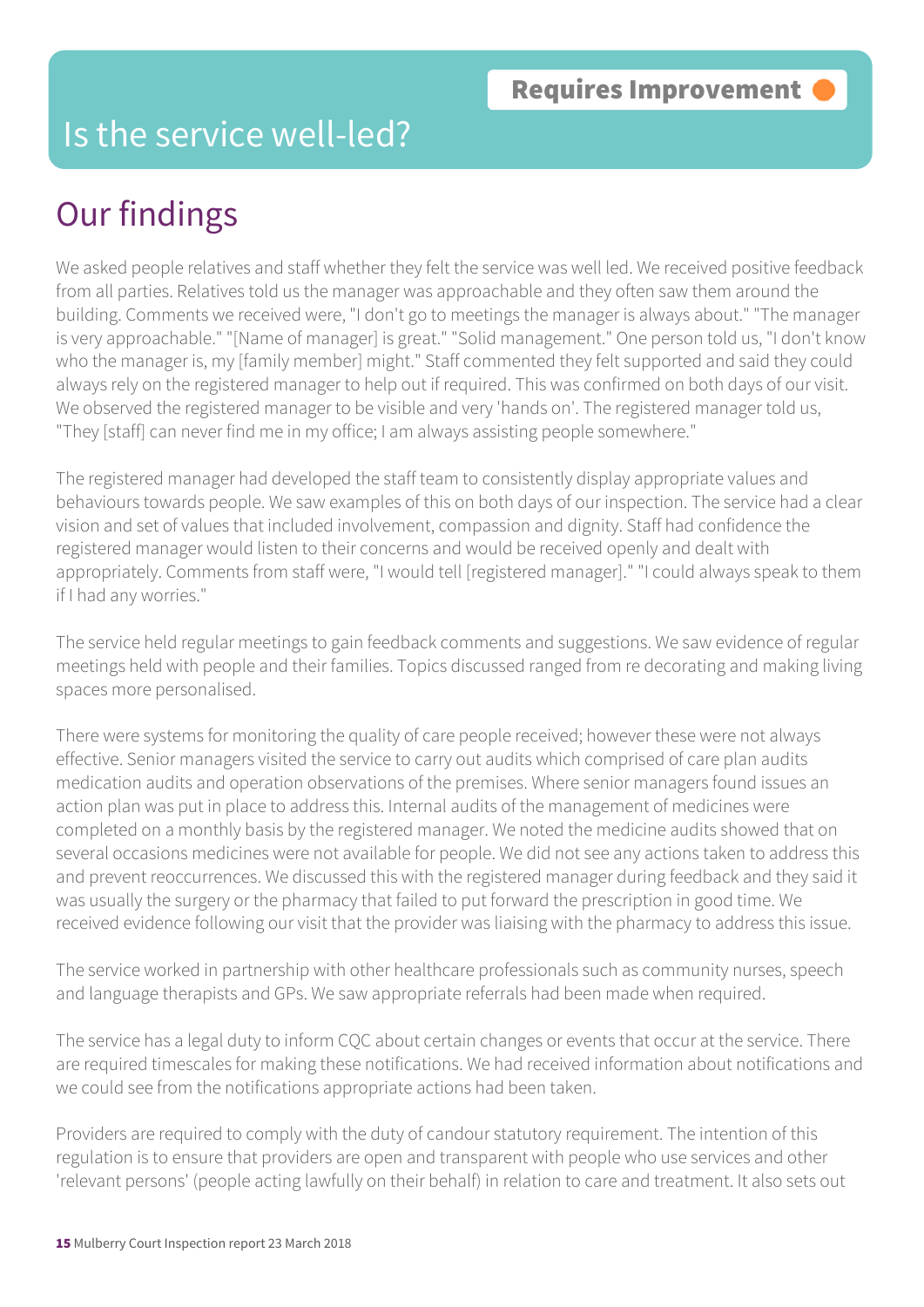some specific requirements that providers must follow when things go wrong with care and treatment, including informing people about the incident, providing reasonable support, providing truthful information and an apology when things go wrong. The regulation applies to registered persons when they are carrying on a regulated activity. The registered manager was aware of the requirement and had occasion where this was utilised.